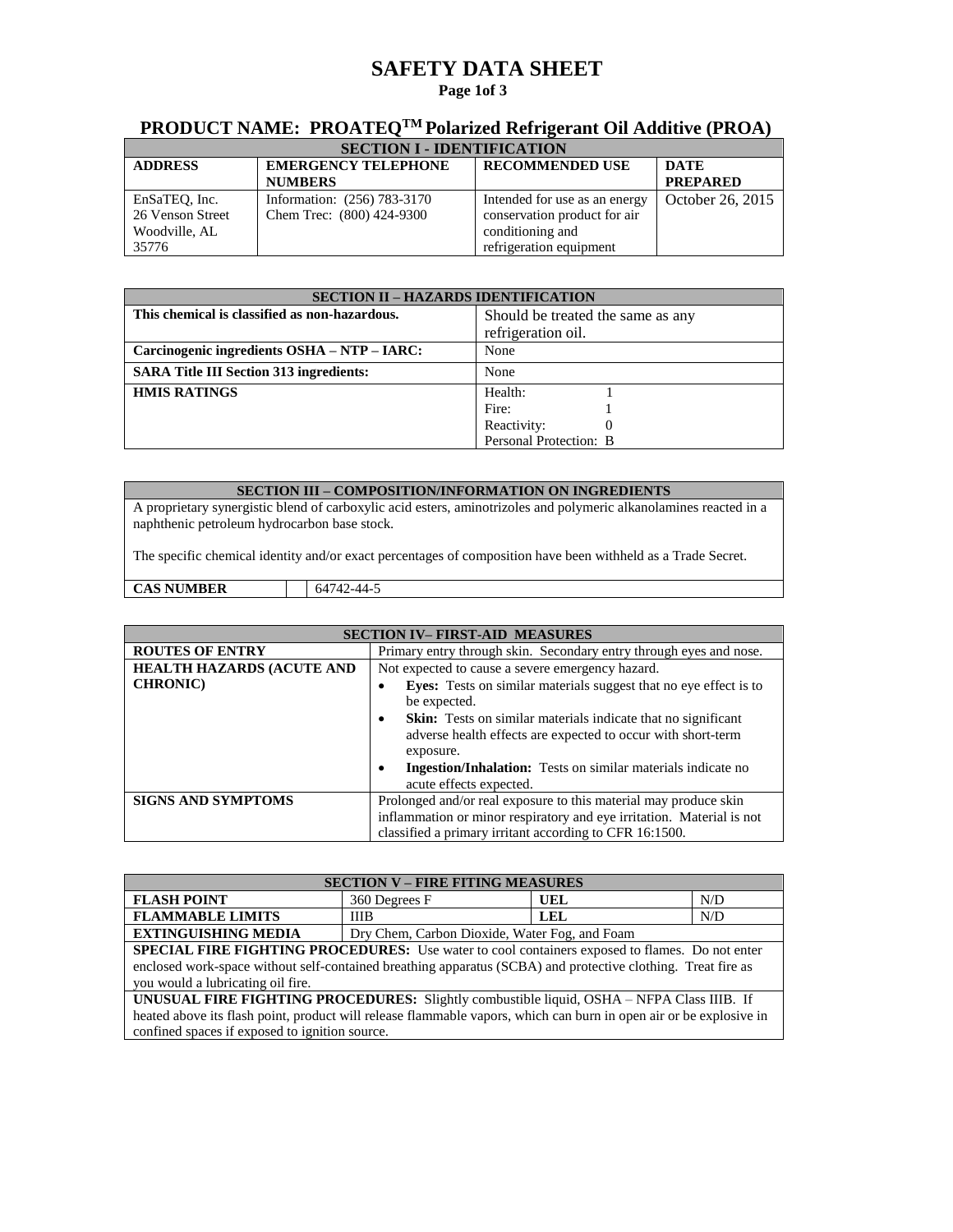# **SAFETY DATA SHEET**

## **Page 2 of 3**

| <b>SECTION VI – ACCIDENTAL RELEASE MEASURES</b> |                                                                           |  |
|-------------------------------------------------|---------------------------------------------------------------------------|--|
| <b>STEPS TO BE TAKEN IN</b>                     | <b>Large spills:</b> Stop leak at source. Dike and contain material.      |  |
| <b>CASE MATERIAL IS</b>                         | Transfer material to salvage vessel for disposal. Cap drain sources.      |  |
| <b>RELEASED OR SPILLED</b>                      | <b>Small spills:</b> Take up with inert absorbent material and dispose of |  |
|                                                 | according to all applicable regulations.                                  |  |
|                                                 | Ignition Sources: Remove all ignition sources                             |  |
|                                                 | <b>Personnel Protection:</b> Use safety glasses and neoprene gloves.      |  |

| <b>SECTION VII - HANDLING AND STORAGE</b>          |                                                                                                                                                   |  |
|----------------------------------------------------|---------------------------------------------------------------------------------------------------------------------------------------------------|--|
| PRECAUTIONS TO BE TAKEN<br>IN HANDLING AND STORAGE | Keep material away from open flames, sources of ignition, extreme heat,<br>and oxidizing agents. Keep containers closed when not in use. Store at |  |
|                                                    | temperatures below 110 degrees F.                                                                                                                 |  |
| <b>OTHER PRECAUTIONS</b>                           | Wash hands with soap and water before eating, drinking, smoking, or<br>use of toilet facilities.                                                  |  |

| <b>SECTION VIII – EXPOSURE CONTROLS/PERSONAL PROTECTION</b> |                                                                    |  |
|-------------------------------------------------------------|--------------------------------------------------------------------|--|
| <b>VENTILATION</b>                                          | Ventilation should be designed in accordance with good engineering |  |
| <b>REQUIREMENTS</b>                                         | practices.                                                         |  |
| PERSONAL PROTECTIVE                                         | Eye protection: Splash proof goggles or face shield.               |  |
| <b>EQUIPMENT</b>                                            | <b>Dermal protection:</b> Neoprene or other chemically impervious  |  |
|                                                             | gloves.                                                            |  |
| <b>EXPOSURE LIMITS</b>                                      | <b>OSHA</b> Mist<br>$5 \text{ mg/M}^3$<br>8 Hrs                    |  |
|                                                             | 5 mg/ $M^3$<br><b>ACGIH Mist</b><br>6 Hrs                          |  |
|                                                             |                                                                    |  |

| <b>SECTION IX – PHYSICAL AND CHEMICAL PROPERTIES</b> |                                        |                         |     |
|------------------------------------------------------|----------------------------------------|-------------------------|-----|
| <b>BOILING POINT</b>                                 | $>250$ Degrees F                       | <b>SPECIFIC GRAVITY</b> | 0.9 |
|                                                      |                                        | $(H_2O=1)$              |     |
| VAPOR PRESSURE (mm Hg)                               | $< 0001$ mm Hg                         | <b>MELTING POINT</b>    | N/A |
| <b>VAPOR DENSITY (AIR = 1)</b>                       | >5                                     | <b>EVAPORATION</b>      | >5  |
|                                                      |                                        | <b>RATE (BUTYL</b>      |     |
|                                                      |                                        | $ACETATE = 1$           |     |
| <b>SOLUBILITY IN WATER</b>                           | Negligible                             |                         |     |
| <b>OTHER INFORMATION</b>                             | Viscosity = $160$ SUS AT 100 Degrees F |                         |     |

| <b>SECTION X- STABILITY AND REACTIVITY</b> |                                                               |  |
|--------------------------------------------|---------------------------------------------------------------|--|
| <b>STABILITY</b>                           | <b>Stable</b>                                                 |  |
| <b>HAZARDOUS DECOMPOSITION OR</b>          | Combustion may produce carbon monoxide and other asphyxiants. |  |
| <b>BY-PRODUCTS</b>                         |                                                               |  |
| <b>HAZARDOUS POLYMERIZATION</b>            | Will not occur.                                               |  |
| <b>INCOMPATIBILITY</b>                     | Acids, strong oxidizers, strong bases.                        |  |
| <b>APPEARANCE AND ODOR</b>                 | Clear amber colored liquid with bland petroleum oil odor      |  |